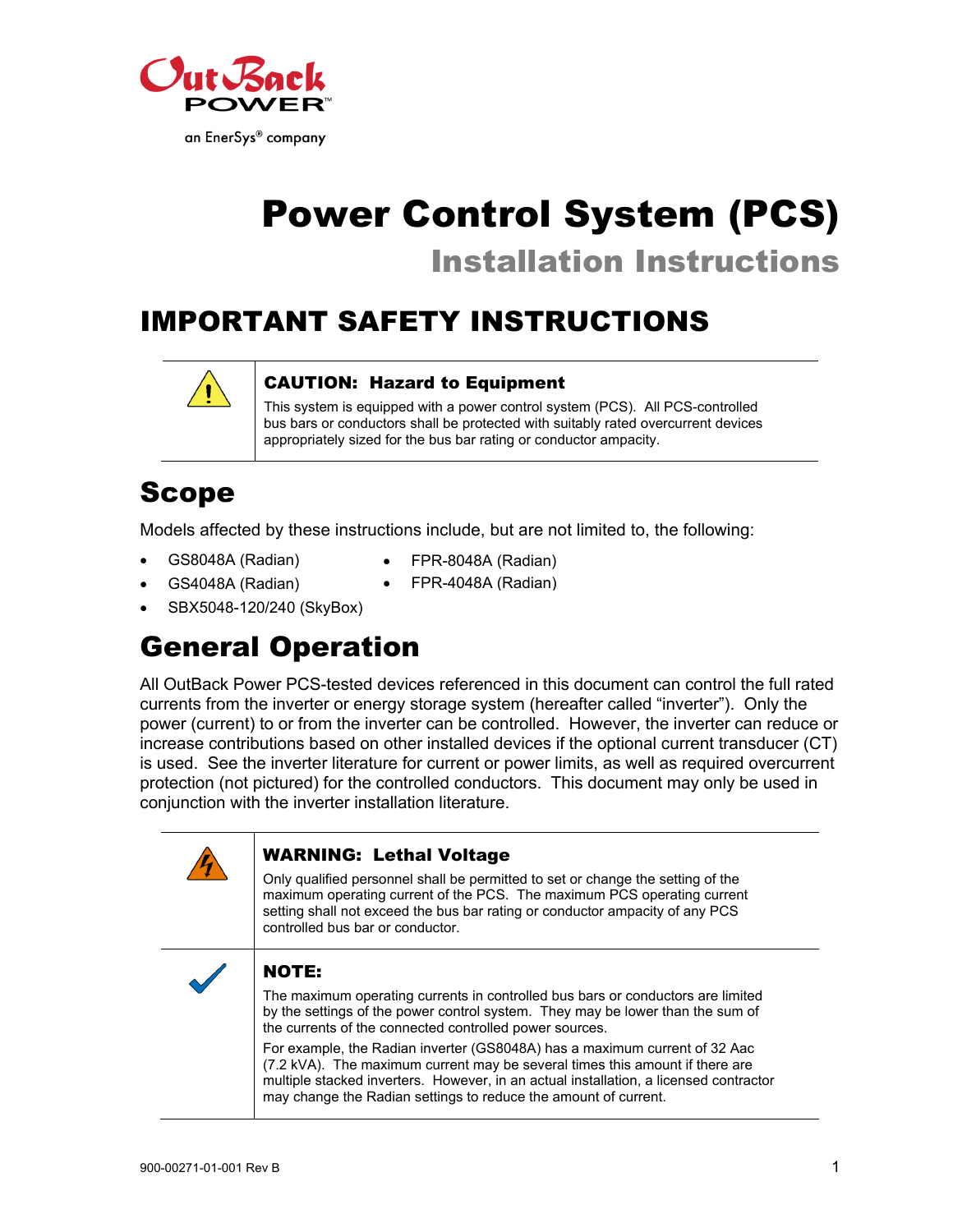#### **PCS**



#### NOTES for Figures 1 and 2:

- Figure 1 depicts a system with a single DC input, such as a Radian system. A system of this type may be equipped with PV, but all renewable DC input is received through the battery at point 2. Output loads are measured at point 3. Current transducers are not used.
- Figure 2 depicts a system that supports current transducers, such as a SkyBox system. CT use is optional, but allows measurement of both supported and non-supported loads by moving the measurement location from point 1 to 1a. If the CT is not used, the measurement location remains at point 1.
- Figure 2 also depicts a system with multiple DC inputs, battery (point 2) and PV (point 3). Output loads can be measured separately, but only if the optional CT is not used.



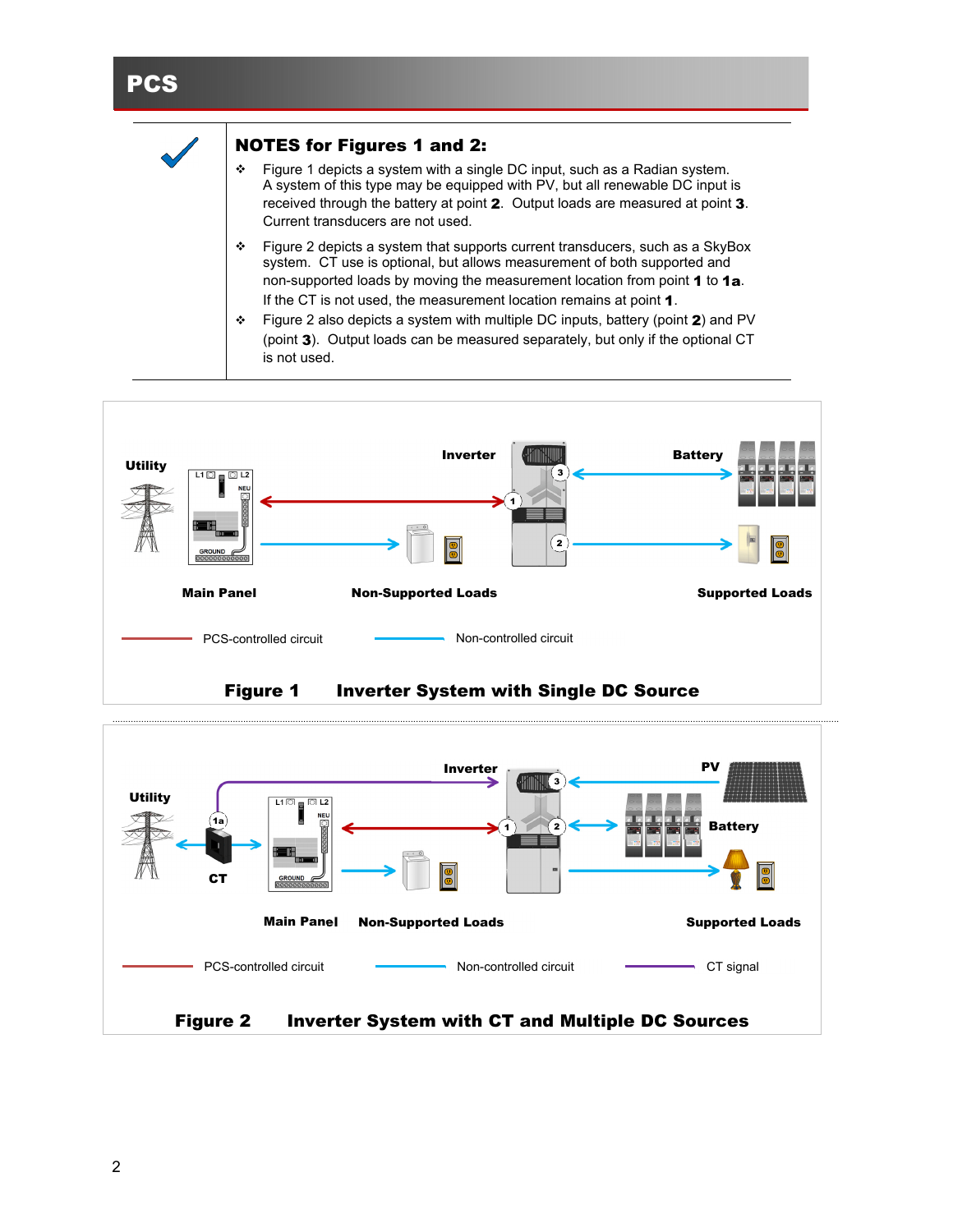## PCS Installation

If the optional current transducers are used, they must be installed in the proper orientation. Each CT is marked to indicate proper orientation (also described in the inverter literature). The labels shown in Figure 3 below shall be installed on the CT when used as part of a PCS system.

### PCS Label Installation

The labels in Figure 3 are provided for the installation. These items must be installed as part of the inverter setup process.

- o The top two labels (marked **WARNING**) must be installed on the current transducers if transducers are used.
- o The third label should be placed on the inverter near its main label.
- $\circ$  The final four labels are for the connections of the controlled wiring. These items may be placed near the circuit breakers and terminals where the wires connect.

| <b>WARNING:</b> This sensor is part of a                                                                                                           |  |
|----------------------------------------------------------------------------------------------------------------------------------------------------|--|
| Power Control System. Do not remove.                                                                                                               |  |
| Replace only with same type and rating.                                                                                                            |  |
| <b>WARNING:</b> This sensor is part of a                                                                                                           |  |
| Power Control System. Do not remove.<br>Replace only with same type and rating.                                                                    |  |
| The maximum operating current of this<br>system may be controlled electronically.<br>Refer to manufacturer's instructions for<br>more information. |  |
| PCS controlled current setting:                                                                                                                    |  |
| Amps"                                                                                                                                              |  |
| PCS controlled current setting:                                                                                                                    |  |
| Amps"                                                                                                                                              |  |
| PCS controlled current<br>setting:                                                                                                                 |  |
| Amps"                                                                                                                                              |  |
| PCS controlled current<br>setting:                                                                                                                 |  |
| Amps"                                                                                                                                              |  |